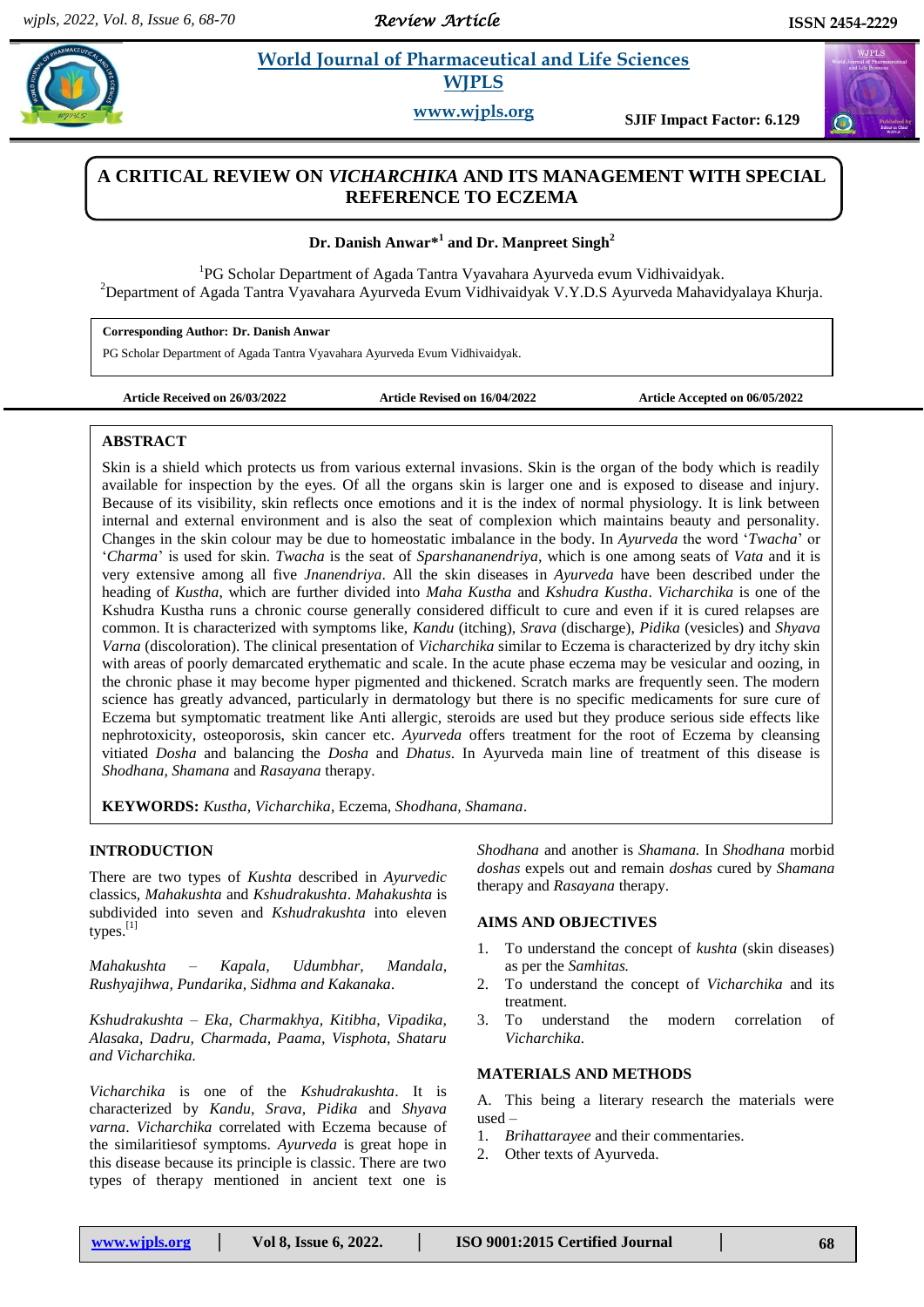3. Research journals and magazines from internet sources.

B. Methodology adopted for this work is collection, exploration and interpretation of subject matter from different resources.

## **REVIEW OF LITERATURE**

#### **Modern Review – Eczema**

Eczema or dermatitis is a pattern of inflammatory response of the skin which is the resultant of delayed type hypersensitivity mediated by memory T lymphocytes in the skin.<sup>[2]</sup>

The clinical lesion may be acute (wet and edematous) or chronic (dry, thickened and scaly) depending on the persistence of the insult.<sup>[3]</sup> The term eczema is broadly applied to a range of persistent or recurring skin rashes characterized by redness, skin edema, itching and dryness with possible crusting, flaking, blistering, cracking, oozing or bleeding. Areas of temporary skin discoloration sometimes characterized healed lesions, through scarring is rare. Long standing eczema is often dry and is characterized by thickened, scaling skin with hyper pigmentation and visible crisis.

## **Ayurvedic Review –** *Vicharchika*

According to *Acharya Charaka* the skin lesion along with *Kandu* (itching), *Pidika* (boil), *Shyava varna* (darkness) and *Bahusrava* (profuse oozing) is *Vicharchika*. *Acharya Charaka* described it *Kapha pradhan tridoshaj vyadhi*. [4]

According to *Acharya Sushruta Vicharchika* is combination of marked linings, excessive itching and pain along with dryness at the skin lesion. *Acharya Sushruta* described it *Pitta pradhana Tridoshaj vyadhi.[5]*

*Acharya Vagbhatta* added *Lasikadhya* instead of *bahusrava* other lakshana are same as *Acharya Charaka.[6]*

#### *Nidana*

There is no specific description about etiological factors of *vicharchika* but it is being variety of *Kshudra Kustha,* the etiological factors are accepted as the etiological factors of the *vicharchika.*

*Nidana* may be classified into following groups

- *Aharaj nidana*
- *Viharaj nidana*
- *Aacharaj nidana*

*Aharaj Nidana* **–** These are the main causes of *Kustha* among which *Virudha* and *Mithya ahara* are main dietery factors.

**a)** *Mithya aahara* – The aahara which is opposite to *Ashta aahar vidhivishesh aayatana* is defined as *mithya aahara*.

**b)** *Viruddha aahara* – There are 18 types of *viruddha aahara* described by acharya *Charaka* like *desh, kaal, agni, matra, satmya, dosh, sanskar, karma* etc.

Due to *mithya* and *viruddha aahara Agnimandhya* occurs, *agnimandhya* leads to indigestion and fermentation this leads to produce *ama, ama* leads *Tridosa dushti* and vitiated *Kleda* formation, due to *Ashrya – Ashrayi sambandh* leads to *Mansa dusti, twaka dushti, Lasika dushti and Rakta dushti* and causes *Vicharchika*.

*Viharaj Nidana* **–** Few main *viharaj nidana* are

- **1.** *Mithya vihara* **–** It means improper activities like excessive *vyayama*, sudden change from cold to hot and vice versa.
- **2.** *Panchakarmapcharn* **–** Improper activities during *Panchakarma* therapy may leads to skin diseases, like improper intake of *snehapana* also causes skin diseases.
- **3.** *Vega dharana* **–** *Acharya Charaka* stated 13 types of natural urges in *Sutrasthana*. The suppression of these *vegas* may leads skin diseases.

*Acharaj Nidana* **–** *Acharaj nidana* is one of the important causative factor for *Kustha* which includes insult to teachers or other respectable persons. *Acharya Charka* clearly maentioned that *Kustha* is *Paap Karmaj vyadhi.*

*POORVAROOP* **–** *Poorva roopa* **according to different Acharya**

| Sr. No.      | <b>POORVAROOP</b> | Cha.      | Su.   | А.Н.           |
|--------------|-------------------|-----------|-------|----------------|
| 1            | Parushyam         | $\ddot{}$ | $\pm$ |                |
| $\mathbf{2}$ | Atislaksnatvam    | $+$       |       | $\pm$          |
| 3            | Vaivarnyam        | $^{+}$    |       | $+$            |
| 4            | Kandu             | $\ddot{}$ | $+$   | $+$            |
| 5            | Nistoda           | $\ddot{}$ |       | $+$            |
| 6            | Suptata           | $\ddot{}$ | $\pm$ | $+$            |
| 7            | Paridaha          | $\ddot{}$ |       | $+$            |
| 8            | Lomaharsha        | $\pm$     | $\pm$ | $\overline{+}$ |
| 9            | Kharatvam         | $^{+}$    |       | $\overline{+}$ |
| 10           | <b>Usmayanam</b>  | $^{+}$    |       |                |
| 11           | Gauravam          | $\ddot{}$ |       |                |
| 12           | Shvayathu         | $\pm$     |       |                |

|         | Roopa (Symptoms) – Roopa according to different |  |  |  |
|---------|-------------------------------------------------|--|--|--|
| Acharva |                                                 |  |  |  |

| Sr. No. | <b>ROOPA</b> | Cha. | Su. | A.H. |
|---------|--------------|------|-----|------|
|         | Kandu        |      |     |      |
| 2       | Pidika       |      |     |      |
| 3       | Shyavata     |      |     |      |
|         | Srava        |      |     |      |
| 5       | Raukshya     |      |     |      |
| 6       | Rajee        |      |     |      |
|         | Ruja         |      |     |      |